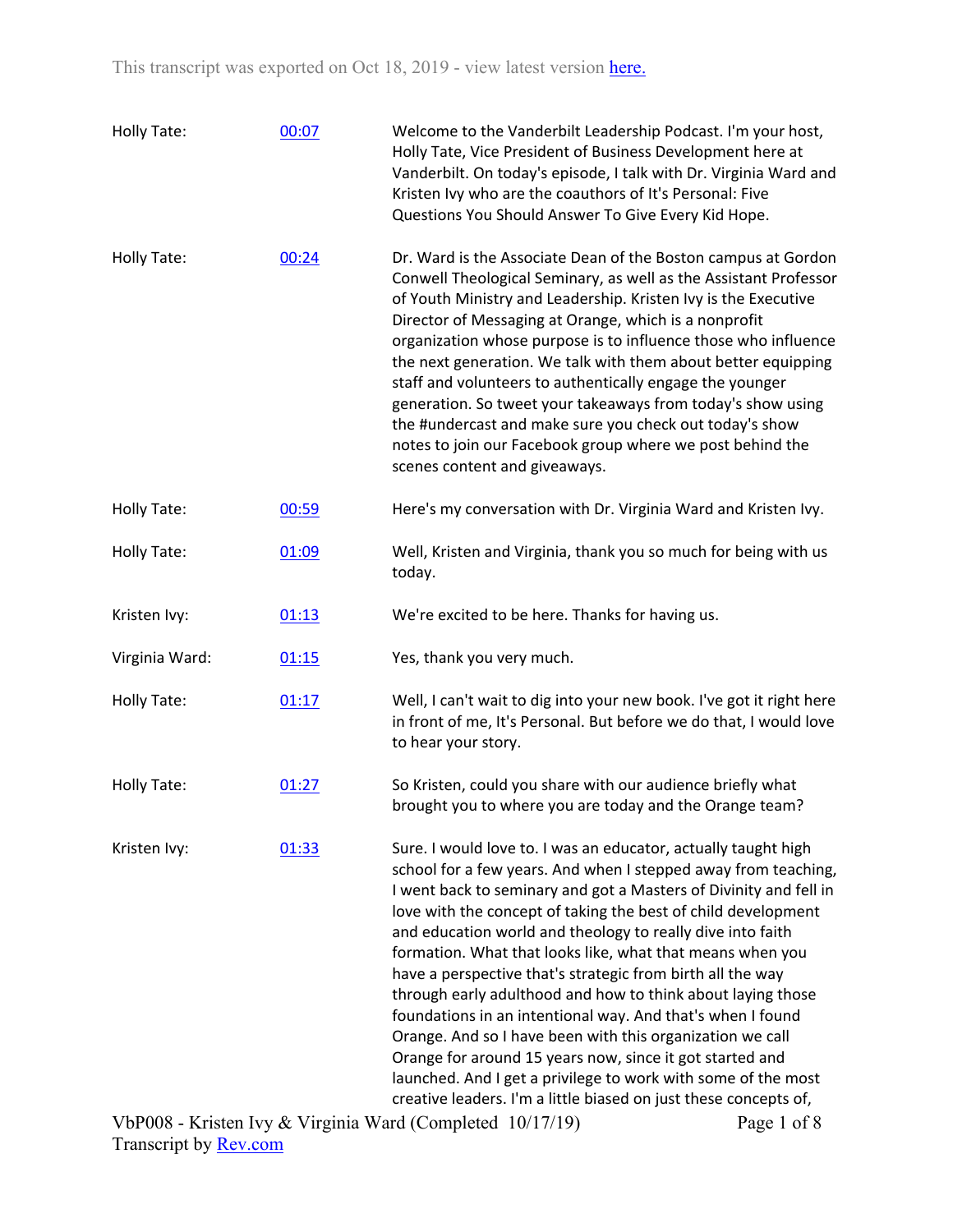|                |       | how do we do that through curriculum, through leader training<br>and equipping churches so that they can really make the most<br>of faith instruction for preschool all the way through high<br>school.                                                                                                                                                                                                                                                                                                                                                                                                                                                                                                                                                                                                                                                                                                                                                                             |
|----------------|-------|-------------------------------------------------------------------------------------------------------------------------------------------------------------------------------------------------------------------------------------------------------------------------------------------------------------------------------------------------------------------------------------------------------------------------------------------------------------------------------------------------------------------------------------------------------------------------------------------------------------------------------------------------------------------------------------------------------------------------------------------------------------------------------------------------------------------------------------------------------------------------------------------------------------------------------------------------------------------------------------|
| Holly Tate:    | 02:36 | Well, and I think that's what you guys at Orange do so well, is<br>the approach to every phase of the child's growing and<br>development. You know, how can we as the church serve them,<br>and meet them where they are and make sure that they're<br>following Christ in that. So thank you for all that you guys do.                                                                                                                                                                                                                                                                                                                                                                                                                                                                                                                                                                                                                                                             |
| Holly Tate:    | 02:52 | And Virginia, I would love for you to share your story and what<br>brought you to where you are as the Assistant Dean at Gordon<br>Conwell.                                                                                                                                                                                                                                                                                                                                                                                                                                                                                                                                                                                                                                                                                                                                                                                                                                         |
| Virginia Ward: | 03:01 | I started out on a journey of being a practitioner in youth<br>ministry. So I have always had a heart to reach young people,<br>but to do it in more of a holistic manner, to connect with a local<br>church. My Mom taught Sunday school, Dad was a pastor, I'm a<br>third generation preacher's kid. [inaudible 00:00:03:18]. Grew<br>up in church, but still really didn't necessarily have the<br>relationship that I needed, but there were caring adults in my<br>life who saw me for who I was and what I could be actually. And<br>so that drew me into a love for youth ministry. So went to<br>Gordon Conwell's, studied there, did a Master's of Arts in Youth<br>Ministry and then really was invited by other youth ministry<br>practitioners, Duffy Robbins, Walt Mueller, to enter into, and<br>Dean Bergman, to enter into youth ministry on the academic<br>side.                                                                                                  |
| Virginia Ward: | 03:54 | So I did a doctoral program there in emerging generations. On<br>that journey of seeking how I could better engage with<br>ministries that were already doing the work, I literally stumbled<br>in to Reggie Joiner and the folks at Orange and just kind of<br>grabbed a of them and said, "This is awesome for families. This<br>is awesome for youth ministry." I think it's something that urban<br>churches need to know more about and church leaders need to<br>know more about the practicality of how to better serve the<br>family, and not just isolating young people. So I've been a part<br>of the Orange family four, maybe five, years now. And they're<br>not getting rid of me no matter how hard they try. I really, really<br>love it. I'm growing and expanding and, as Kristen said, to be<br>around such a creative and innovative body of people who love<br>Jesus and who are committed to seeing leaders and the family<br>be all they can be for Christ. |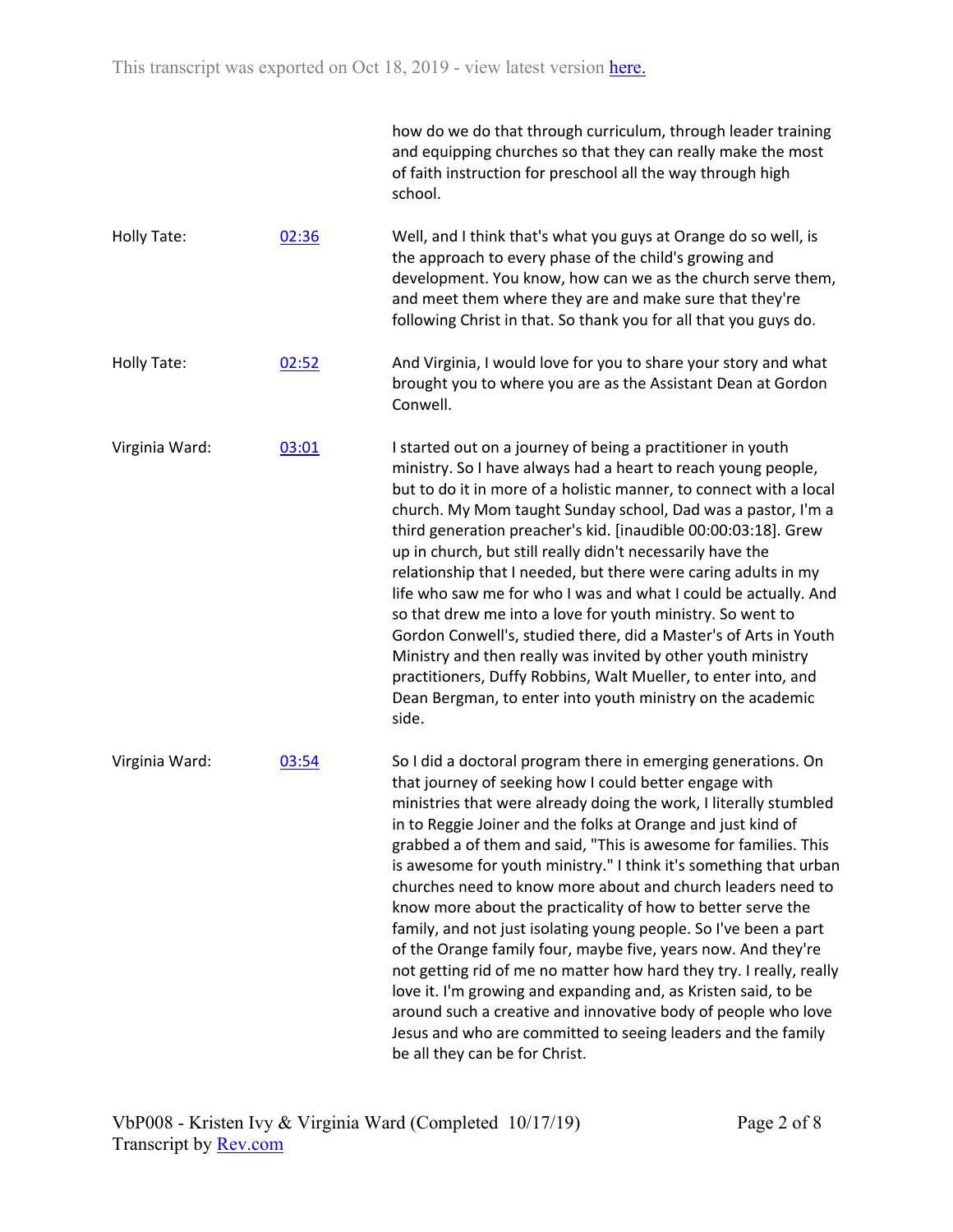| Holly Tate:    | 04:56 | I love it. Well, thank you both for all that you're doing to<br>support churches and really understanding this next generation<br>because it's a different world now, and it's so important that<br>we're equipped on how to raise the next generation for Christ.<br>And you know, that kind of leads us to the book. So the book<br>that you guys have worked so hard on is called It's Personal:<br>Five Questions You Should Answer To Give Every Kid Hope.                                                                                                                                                                                                                                                                                                                                                                                                                                                                                                                                                                                  |             |
|----------------|-------|--------------------------------------------------------------------------------------------------------------------------------------------------------------------------------------------------------------------------------------------------------------------------------------------------------------------------------------------------------------------------------------------------------------------------------------------------------------------------------------------------------------------------------------------------------------------------------------------------------------------------------------------------------------------------------------------------------------------------------------------------------------------------------------------------------------------------------------------------------------------------------------------------------------------------------------------------------------------------------------------------------------------------------------------------|-------------|
| Holly Tate:    | 05:20 | So Kristen, tell us about the inspiration for this book. How did<br>the idea come along?                                                                                                                                                                                                                                                                                                                                                                                                                                                                                                                                                                                                                                                                                                                                                                                                                                                                                                                                                         |             |
| Kristen Ivy:   | 05:27 | That's a really interesting question. You know, Virginia and<br>myself and Reggie, we were in a meeting and we were actually<br>exploring a different concept at the time, and talking about<br>church leadership in a number of different ways. As we got into<br>the conversation, the idea just sort of bubbled up. I don't know<br>if you've ever been in a room when an idea gets thrown out<br>there, it wasn't what you were intending to meet about. And as<br>we kept pursuing it, there was just so much more energy and<br>momentum, so we kept throwing ideas on these creative<br>boards that we have in the room. It was kind of a late night<br>conversation and  I see Virginia smiling. She remembers<br>exactly the moment. It's one of those things, you know where<br>you were sitting, you remember the energy of the room. And by<br>the end of the night, we knew this was a book and this was also<br>going to be the theme of conference. And we were really onto<br>something that was in our hearts to say all along. |             |
| Holly Tate:    | 06:21 | I love that. And so the book walks through these five questions<br>that every leader working with kids should be able to answer.<br>And what I love about that is, we have people listening who are<br>pastors and church leaders. We have other people that might<br>be volunteers that are working with kids in our church. And<br>then we also have educators, like you, Virginia, who are<br>equipping or maybe directly training the next generation. And<br>so these five questions walk through what every leader working<br>with kids should be able to answer.                                                                                                                                                                                                                                                                                                                                                                                                                                                                          |             |
| Holly Tate:    | 06:50 | So Virginia, can you walk us through, I'm kind of putting you on<br>the spot, walk us through those five questions, or at least<br>maybe a couple of your favorites, so that we can give folks a<br>glimpse of the important topics that you guys talk about in the<br>book.                                                                                                                                                                                                                                                                                                                                                                                                                                                                                                                                                                                                                                                                                                                                                                     |             |
| Virginia Ward: | 07:03 | Well, I love that we, and we all again, as Kristen said, we kind of<br>all stumbled into this as far as how we start in building<br>relationships with young people and people in general. So any                                                                                                                                                                                                                                                                                                                                                                                                                                                                                                                                                                                                                                                                                                                                                                                                                                                |             |
|                |       | VbP008 - Kristen Ivy & Virginia Ward (Completed 10/17/19)                                                                                                                                                                                                                                                                                                                                                                                                                                                                                                                                                                                                                                                                                                                                                                                                                                                                                                                                                                                        | Page 3 of 8 |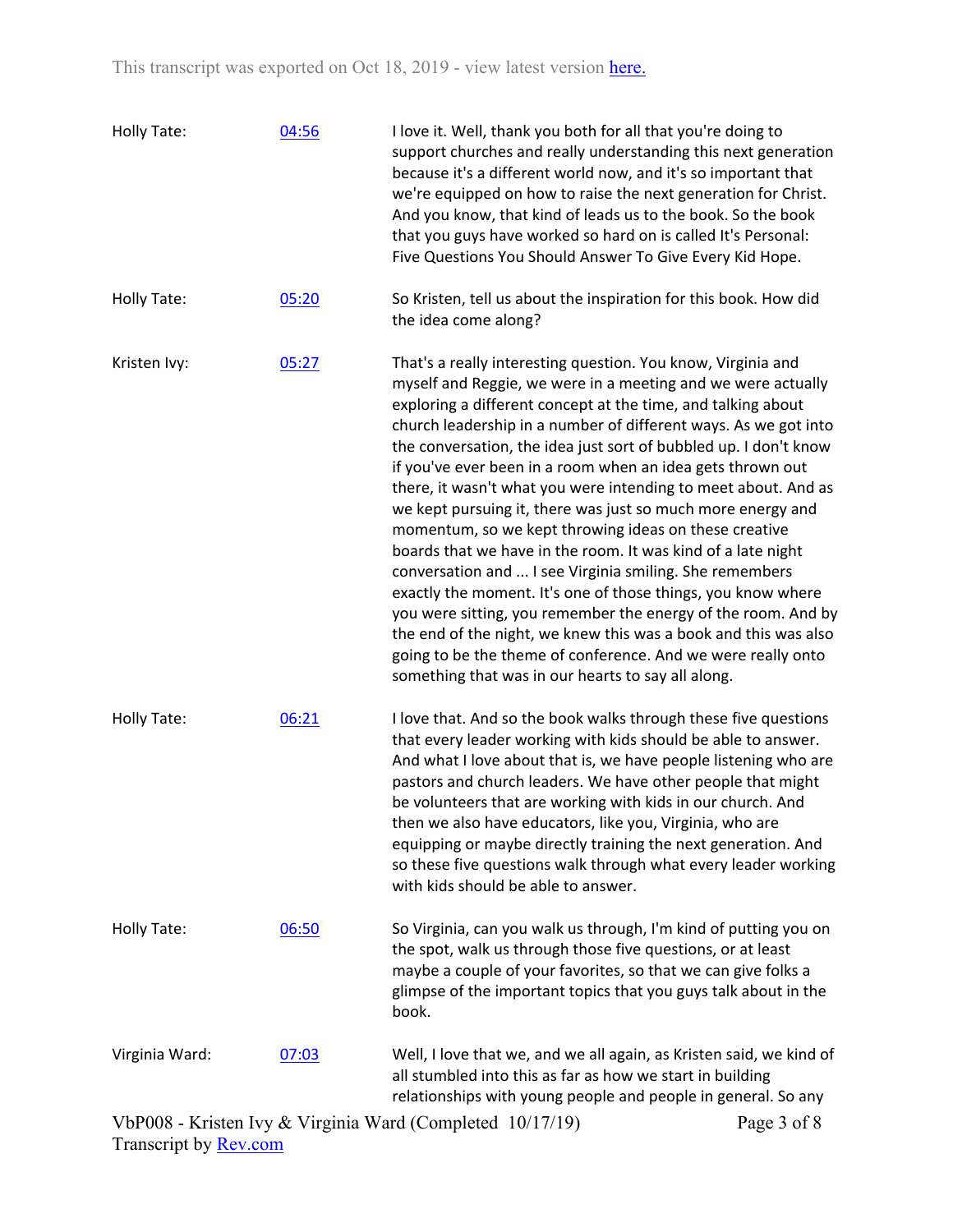|                |       | leader, we don't want leaders to think, "Oh, I can only apply this<br>for young people." But the first question of, do you know my<br>name? How many times has someone gotten our name wrong<br>or didn't know our name, or we felt invisible. And so this book,<br>that first question of these five questions, is an invitation to<br>leave the shallow part of a relationship and to enter into some<br>deeper waters where you really begin to get personal. So the<br>first question, do you know my name? We liken that to the<br>account with Jesus and Zacchaeus where he calls him by name<br>and he sees him in the tree.                                                                                                                            |
|----------------|-------|----------------------------------------------------------------------------------------------------------------------------------------------------------------------------------------------------------------------------------------------------------------------------------------------------------------------------------------------------------------------------------------------------------------------------------------------------------------------------------------------------------------------------------------------------------------------------------------------------------------------------------------------------------------------------------------------------------------------------------------------------------------|
| Virginia Ward: | 07:47 | And when someone calls you by name, you're like, "Whoa, you<br>really know me." And so that first question gives a leader an<br>opportunity to get to know someone. Given the global space<br>we're living in now, a lot of the names that people have, they<br>mean something. Sometimes it tells you when they were born,<br>depending on the culture, or it tells you where their lineup is in<br>the family line, or they're named after some distant relative.<br>And so knowing it, an individual's name, gives you an invitation,<br>at least puts that first foot in the door that I want to get to know<br>you. I see you.                                                                                                                            |
| Virginia Ward: | 08:21 | And so then from there, one of the other questions as, even<br>with Zacchaeus when Jesus said, "You know, I'm coming to your<br>house." So the second question is, do you know where I live? So<br>understanding where people live and not just geographically,<br>but where they live in a socioeconomic space, in a society's<br>place. Where do they live emotionally? Where do they live in a<br>holistic manner? And we really get to understand that person<br>and what's around them, who they're with, how they connect.<br>And as a leader, imagine being armed with that information<br>with a volunteer, with a staff worker, with a young person, with<br>a family member. It really positions you to a greater place of<br>relationship building. |
| Holly Tate:    | 09:04 | I love that. That's so good. I love that you brought up the story<br>of Zacchaeus. What a beautiful example of just being known.<br>And that was what Jesus was all about. Over and over again,<br>even when it scared people, because sometimes it's scary to be<br>known, but we all yearn for that. It's so important.                                                                                                                                                                                                                                                                                                                                                                                                                                      |
| Holly Tate:    | 09:22 | So Kristen, how can churches use the concepts in its personnel<br>to better equip their staff and volunteers? I mean, volunteers,<br>this is such a huge topic at Vanderbilt as we're creating<br>resources for ministry leaders, anything we do on volunteers is<br>like the most downloaded. Everybody is looking for more help<br>on how to equip their volunteers. So what would you say to                                                                                                                                                                                                                                                                                                                                                                |

VbP008 - Kristen Ivy & Virginia Ward (Completed 10/17/19) Transcript by [Rev.com](https://www.rev.com/)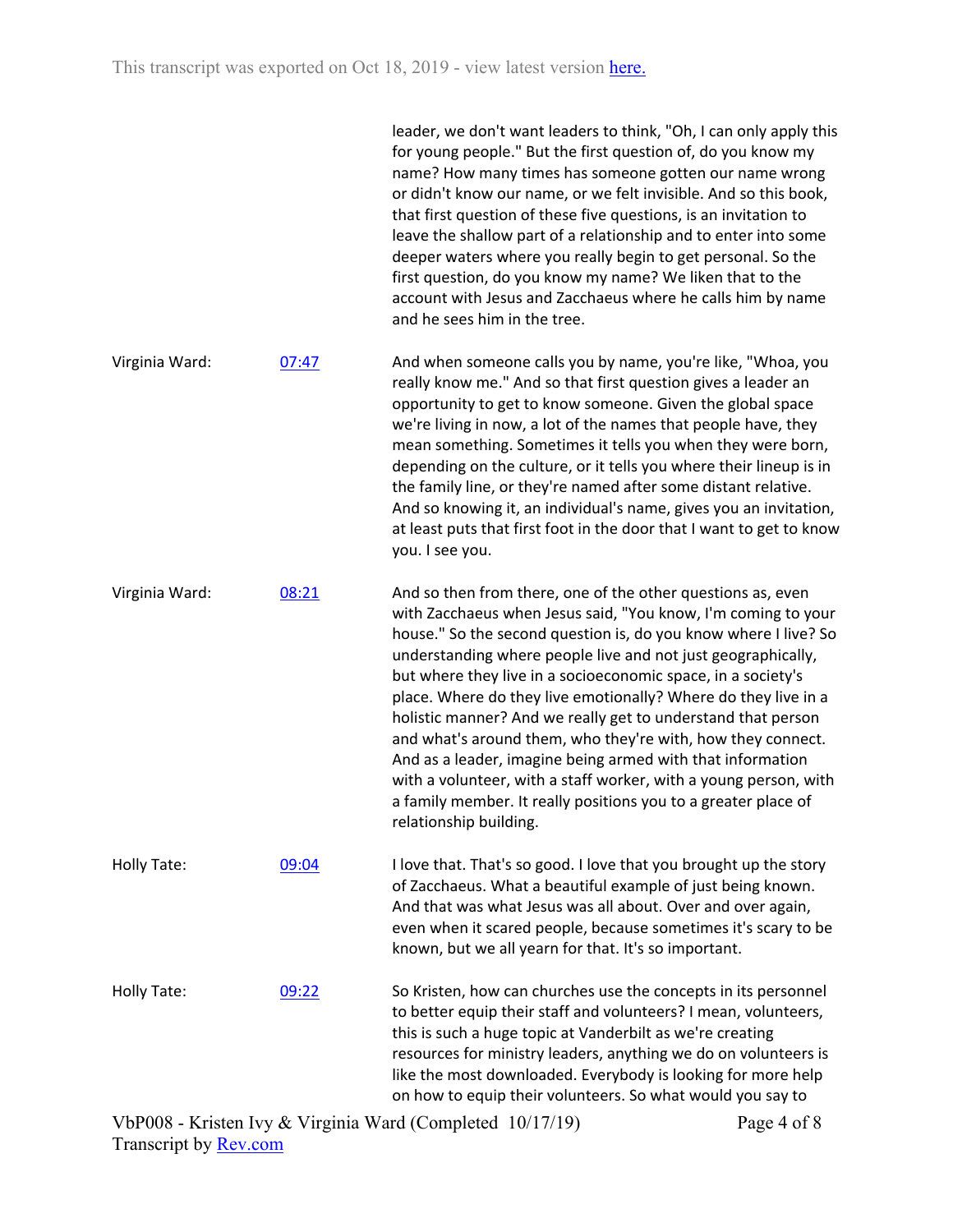folks that are looking for more help and really equipping their volunteers to effectively lead the next generation?

Kristen Ivy:  $09:51$  I think there are some things that we discovered along the way that I would just say, for me, in my own volunteer training, because I volunteer as well. I've always volunteered in youth ministry. I feel like these are lessons I've learned the hard way and continue to learn on a regular basis. And so there's so much in it for the average volunteer. I think one of the myths that it kind of debunks is this myth that in order to volunteer you need to be perfect, or you need to have resolved your story, or you need to be meeting certain standards. And it really dives into something that we miss a lot of times, which is the value of authenticity. If you've come to a place in your life as a volunteer where you understand how to tap into an authentic place in yourself, you'll be a better volunteer to show up in the lives of other people. Kristen Ivy: [10:38](https://www.rev.com/transcript-editor/Edit?token=IDO7AKzPDoOUG3mtmT3SlAnq9eMteEqxvp_6ytNr4O1cG_J83UfOQGPxQXoZ3ukEVZ--aBh_9Bvc_TREL7q3p4l2ndQ&loadFrom=DocumentDeeplink&ts=638.97) And it, like Virginia mentioned, it challenges you to get out of a shallow superficial relationship where you show up in somebody's life to teach them scriptural principles and you never become vulnerable enough to be authentic with someone, to give them the kind of safe place they really need in their life to get to a more real and authentic faith formation. So it does push you into a different kind of relationship. And I think it also, as you could tell from the questions that Virginia's talking about, it elevates things that we tend to minimize in children's ministry and youth ministry. It's easier sometimes to focus on, what kind of microphones do you use? What kind of speakers do you have? What do you use for your lighting and your stage? And all of those environmental factors are really important, but a lot of times it's just easy for us to go, "Okay, we don't need to talk about know their name. That's too basic. That's not something that even, why would we even need to say that?" Kristen Ivy: [11:34](https://www.rev.com/transcript-editor/Edit?token=m_m9L9TjTCLHH7esLW0OMzhp-Ht0jx61BBFZWCQQTZ_4ghF9Gc2blEui9rkgqwCvfUHcy9R18zmNJ-QhvwfllnfYGuw&loadFrom=DocumentDeeplink&ts=694.76) It goes without saying and yet it really doesn't go without saying because it takes so much work to know somebody's name. It takes a lot of effort on our part and so we've kind of come back to some basics. You can do these without any budget. You can do these regardless of where your church is positioned geographically. You can do these ... I mean, it doesn't matter where your church is situated or what kind of denominational backgrounds you have. The principles that are in here are so foundational that we all have to get back to these, in essence, if we want to build solid volunteers.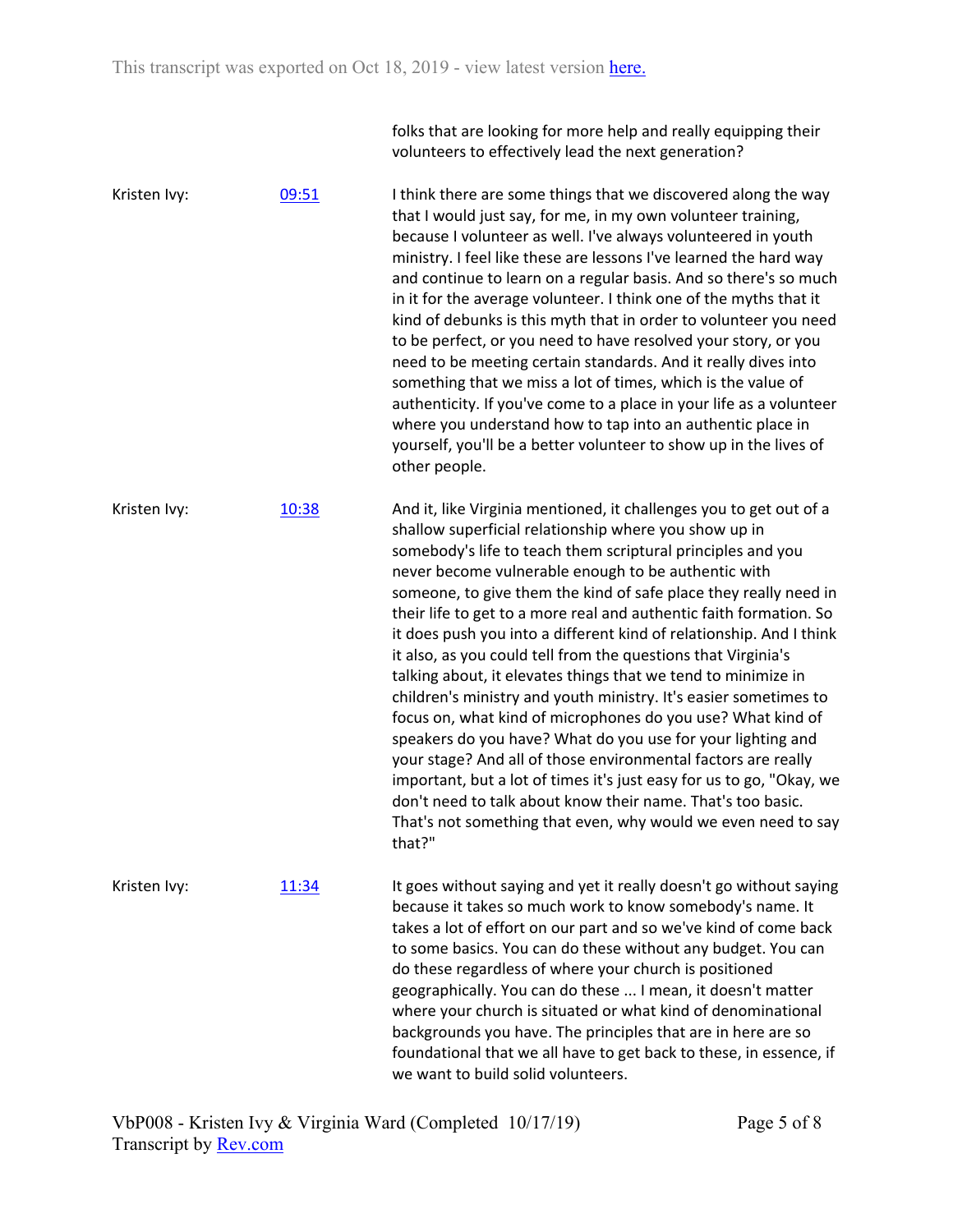This transcript was exported on Oct 18, 2019 - view latest version [here](https://www.rev.com/transcript-editor/Edit?token=iYmb5TNJ3qLOSlqX39SW_UXKG8xpeXfpV7O7HIL8W5JazUhHjrMQb8BEwukGtOFlHv7DZzW0NC2d3XrMedWlwLZ2aIs&loadFrom=DocumentHeaderDeepLink).

| Holly Tate:    | 12:08 | I love that.                                                                                                                                                                                                                                                                                                                                                                                                                                                                                                                                                                                                                                                                                                                                                                                                                                                           |
|----------------|-------|------------------------------------------------------------------------------------------------------------------------------------------------------------------------------------------------------------------------------------------------------------------------------------------------------------------------------------------------------------------------------------------------------------------------------------------------------------------------------------------------------------------------------------------------------------------------------------------------------------------------------------------------------------------------------------------------------------------------------------------------------------------------------------------------------------------------------------------------------------------------|
| Holly Tate:    | 12:09 | And Virginia, can you talk to, I love what, Kristen, what you just<br>said, which is one of the foundational points of the book is to be<br>authentic. Stop being shallow. So Virginia, I would love to hear<br>from you, since you are in such a robust academic setting, what<br>do you feel like it is that has, really has, this next generation<br>yearn for authenticity?                                                                                                                                                                                                                                                                                                                                                                                                                                                                                        |
| Virginia Ward: | 12:32 | Well, I think the whole span of technology, where technology<br>allows you the use of cell phones, the internet, it allows you to<br>almost live in a false self. Because I can create whatever<br>environment around me. I can create whatever image that I<br>want to create. And technology gives us the space to be able to<br>stay in that cocoon. But when I'm face-to-face with you, and<br>you see me and I'm talking with you, I can, you know, see, smell,<br>taste, not you, but you know what I mean, touch you in various<br>spaces and it makes us vulnerable, that you have to bring those<br>walls down. I'm also finding and seeing with our students that<br>there's a real hunger and a desire for an intergenerational<br>connection. So we've had a lot of talk about Millennials and<br>now with Gen Z coming up.                                |
| Virginia Ward: | 13:22 | As the builder's begin to move off the scene, you've got this<br>huge component, or this huge pile, of Baby Boomers who are<br>trying to figure out, what's my role now? What do I do? And<br>how do I connect with, not only just Millennials, but that Gen X<br>generation that we don't talk a lot about. So people are seeking<br>for more of a touch and technology is not the answer alone. It's<br>made it easy to some degree, but it's also made it, given us all a<br>false sense, and we still yearned to be touched. There are a<br>number of research projects that have proven that young<br>people and people in general long for a touch. They long to be<br>seen and to be known and to connect with another human<br>being. And so I think the rise of technology has brought about<br>an increase in relationships needing to become more personal. |
| Holly Tate:    | 14:18 | So good. And I love what you just said about that generation<br>gap. That's something that we hear at Vanderbilt. Our founder<br>and CEO, William Vanderbilt, talks about the double-humped<br>camel. So exactly what you just said. There's tons of Baby<br>Boomers that are facing retirement, currently walking through<br>career transitions in every industry. And then you've got the<br>next generation of Millennials and Gen Z that are  officially<br>Millennials are now the largest generation in the workforce<br>because there's just less Gen Xes. There were just less of them<br>born. So you've got the Boomers that are looking at the                                                                                                                                                                                                              |

VbP008 - Kristen Ivy & Virginia Ward (Completed 10/17/19) Transcript by [Rev.com](https://www.rev.com/)

Page 6 of 8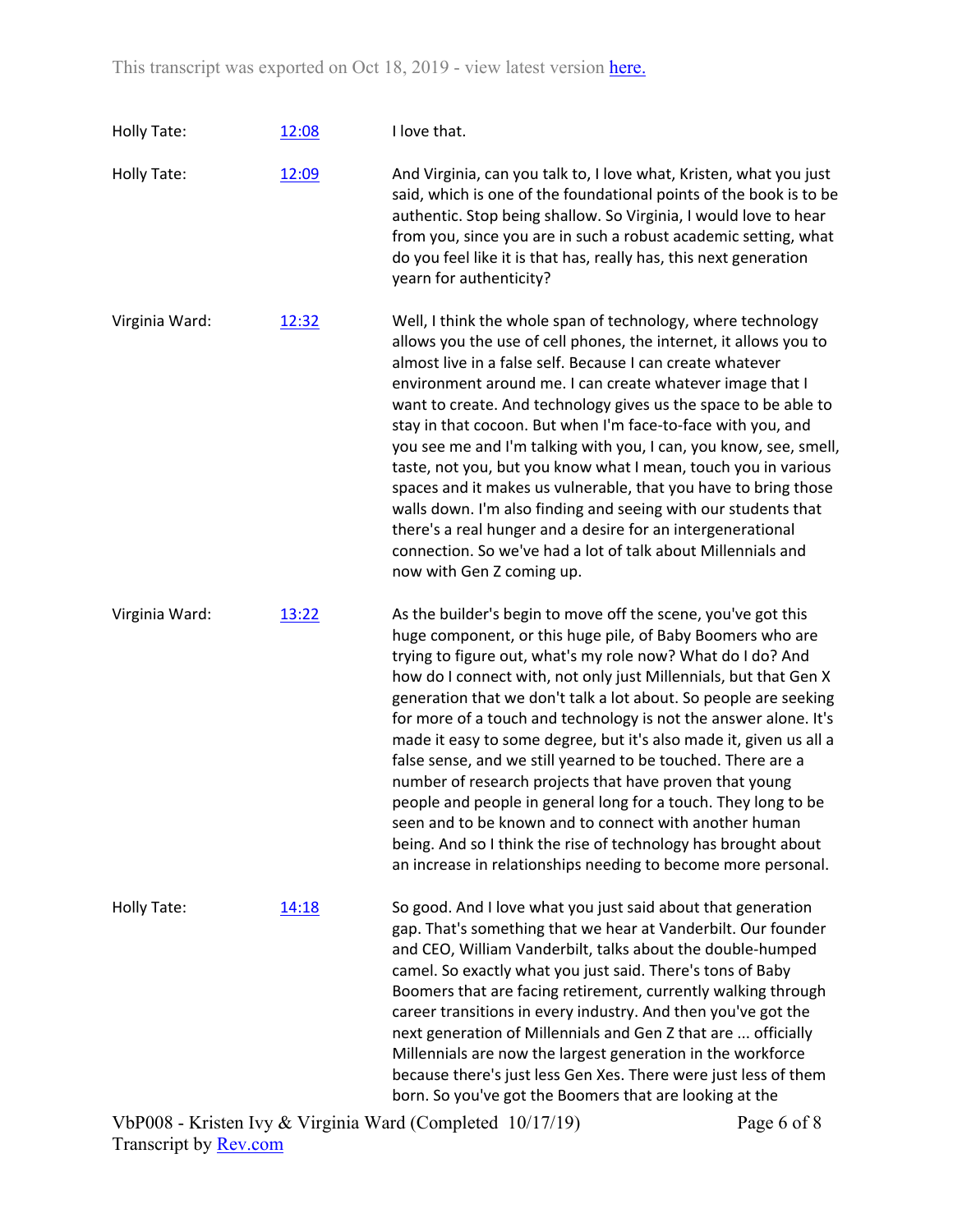|              |              | Millennials like, "Wait, you're supposed to follow me? I wasn't<br>prepared for this." And so there's just a lot of transition that<br>needs to happen that a lot of leaders aren't prepared for.                                                                                                                                                                                                                                                                                                                                                                                       |
|--------------|--------------|-----------------------------------------------------------------------------------------------------------------------------------------------------------------------------------------------------------------------------------------------------------------------------------------------------------------------------------------------------------------------------------------------------------------------------------------------------------------------------------------------------------------------------------------------------------------------------------------|
| Holly Tate:  | 15:04        | And so what I love about this book is, while it's written for us to<br>think about how to give every kid hope  I love what both of<br>you said at the beginning of this interview, which is, "These can<br>apply to any leader, no matter who you're leading." These five<br>questions are just relatable to the human experience, and we all<br>want to be known, and we all want to be seen and be heard.                                                                                                                                                                             |
| Holly Tate:  | 15:26        | So thank you to you both for writing about these important<br>questions. I think every leader should go dig in, learn more,<br>really spend time with these five questions and ask yourself,<br>"Do I know the answer about the team that I'm leading? Do I<br>know the answer to this about my board, or my elders or my<br>volunteers?" So, so important.                                                                                                                                                                                                                             |
| Holly Tate:  | 15:49        | So Kristen, where can folks go to learn more about It's Personal?                                                                                                                                                                                                                                                                                                                                                                                                                                                                                                                       |
| Kristen Ivy: | 15:53        | Well, it's available on Amazon, wherever you buy books, orange<br>books.com, you can learn more about it. It's a quick read. It's a<br>short read. Honestly, if you're trying to read more and complete<br>more books and you want to just get a check mark on<br>something really fast and easy, this one really is. You can knock<br>it out in a day or a weekend and sit down and really get ahold of<br>all the principles. So just kind of encourage you a little bit there.<br>It is just a few notes that all of us feel like we have lived out,<br>that we're excited to share. |
| Holly Tate:  | 16:27        | Well, I just like everything Orange does, it's very well designed<br>and so you're exactly right. I mean, just flipping through it,<br>there's takeaways, there's quotes, really easy to read. So thank<br>you for making it skiable for those of us that like to skim,<br>awesome.                                                                                                                                                                                                                                                                                                     |
| Holly Tate:  | 16:43        | Well, Virginia and Kristen, thank you so much for your time and<br>for just the blessing that you are to the kingdom. We're so<br>grateful for the important work that you're doing and helping us<br>all understand this next generation and understand how to lead<br>them well. So thank you.                                                                                                                                                                                                                                                                                        |
| Kristen Ivy: | <u>16:55</u> | Thank you so much Holly.                                                                                                                                                                                                                                                                                                                                                                                                                                                                                                                                                                |
| Holly Tate:  | 16:59        | Thanks for listening to today's episode. The Vanderbilt<br>Leadership Podcast is produced by our friends at Twelve: Thirty<br>Media from ready to you, the worship media content to custom                                                                                                                                                                                                                                                                                                                                                                                              |

VbP008 - Kristen Ivy & Virginia Ward (Completed 10/17/19) Transcript by [Rev.com](https://www.rev.com/) Page 7 of 8